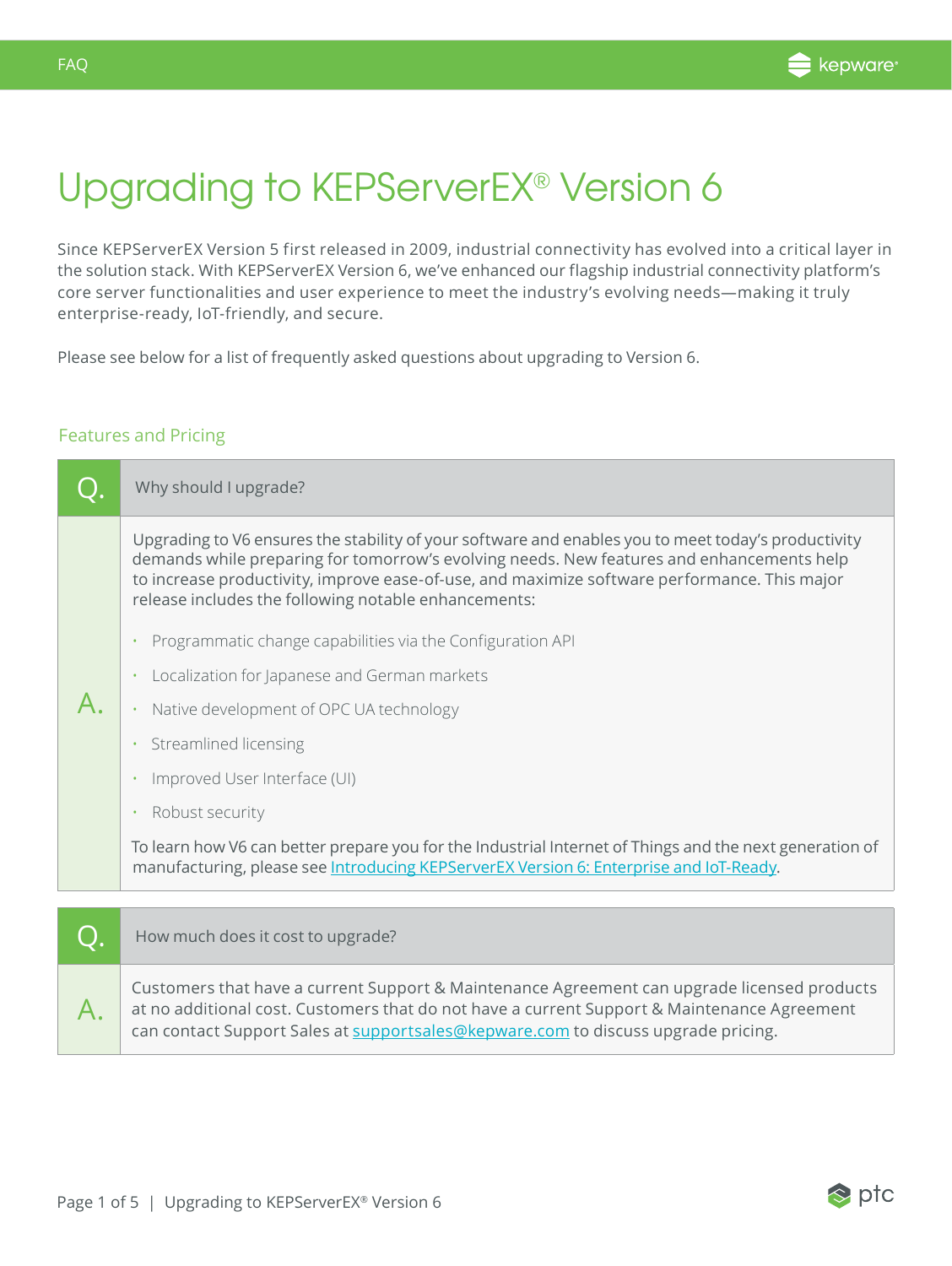

## Installation and Licensing

| How do I upgrade an existing V5 license to V6?                                                                                                    |
|---------------------------------------------------------------------------------------------------------------------------------------------------|
| For step-by-step instructions on migrating existing V5 licenses to V6, please refer to the KEPServerEX<br>Version 6 Install Guide.                |
|                                                                                                                                                   |
| Can I run V5 side-by-side on the same system as V6?                                                                                               |
| No, the two versions cannot run side-by-side on the same system. V6 will remove V5 and redirect<br>any connected applications to the V6 instance. |
|                                                                                                                                                   |
| How long does the upgrade take to complete?                                                                                                       |

| The V6 installation should only take a few minutes. The license migration might take longer,<br>$\mathcal{A}$ · depending on the method selected. |
|---------------------------------------------------------------------------------------------------------------------------------------------------|

|    | What is the new ProgID? Is there a ProgID redirect?                                                                                                                                                                                                                          |  |
|----|------------------------------------------------------------------------------------------------------------------------------------------------------------------------------------------------------------------------------------------------------------------------------|--|
| A. | The new ProgID is "Kepware.KEPServerEX.V6". ProgID redirect options are accessible through the<br>Administration Settings. Please note that when V6 is installed on the same system as an existing<br>V5 instance, a V5 ProgID redirect to V6 will be created automatically. |  |
|    |                                                                                                                                                                                                                                                                              |  |
|    | How do I migrate in a production environment without redundant servers, so there is no disruption<br>to production?                                                                                                                                                          |  |
|    | Install V6 on a non-production system and test connectivity to verify that everything is connecting<br>and performing as expected. Once you are ready to fully migrate, choose a time when production<br>is not running to ensure a smooth transition.                       |  |

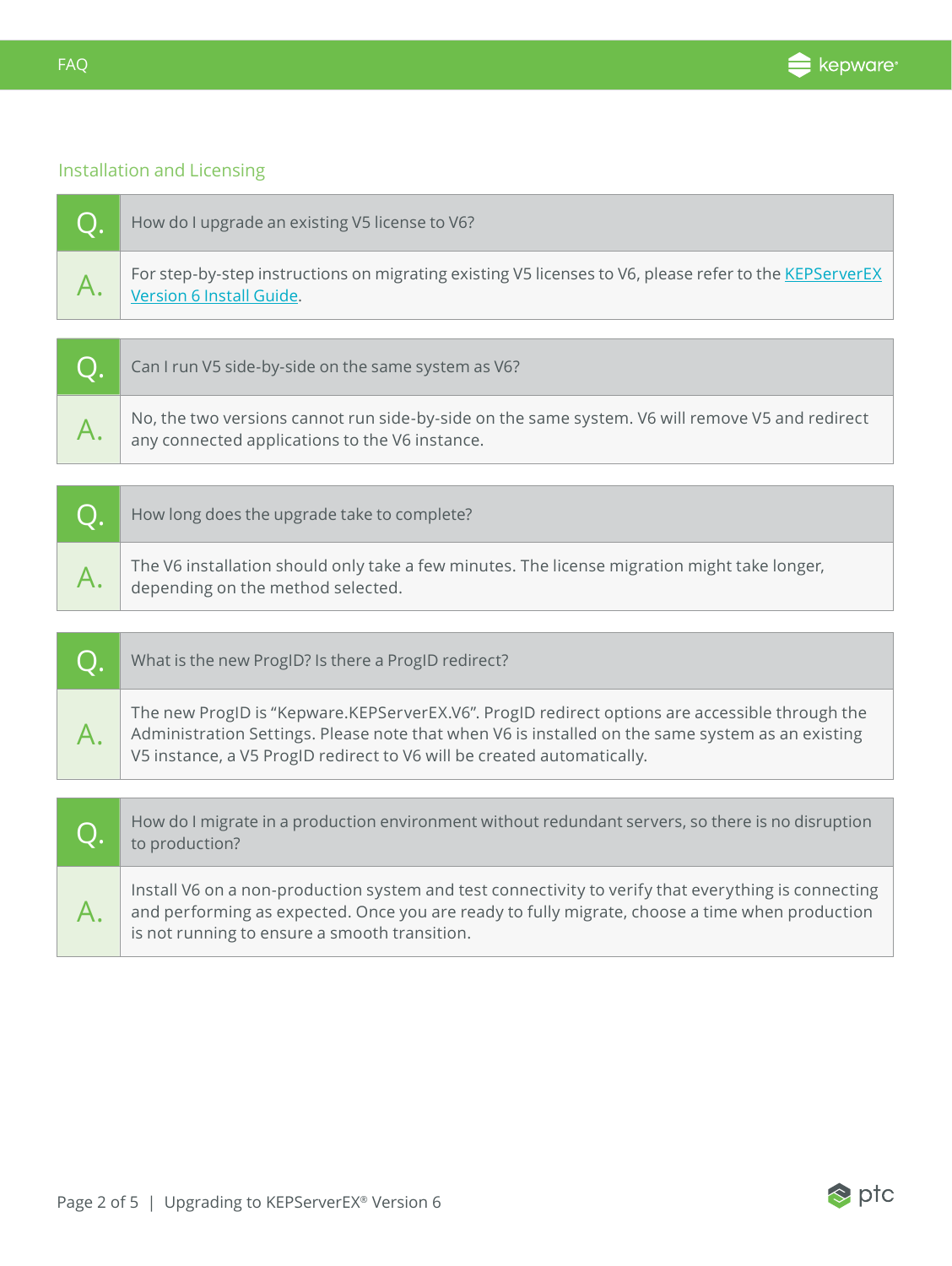

FAQ

| $\cap$ | In the case of a failed upgrade install on an existing machine, does the installer roll back all changes<br>and continue to run V5 (or V4) as normal?                                                                                                                                                                                                                                                                                                                             |
|--------|-----------------------------------------------------------------------------------------------------------------------------------------------------------------------------------------------------------------------------------------------------------------------------------------------------------------------------------------------------------------------------------------------------------------------------------------------------------------------------------|
|        | No, it does not. If V6 fails to install, you will be left without a KEPServerEX instance (except for the<br>information stored in the Application Data folder). This is because previous KEPServerEX versions<br>are removed silently prior to V6 being installed. For safeguarding, save your project configuration locally<br>before you upgrade. That way, you will be able to re-install V5 (or V4) and the previous configuration's<br>application data should be available. |
|        |                                                                                                                                                                                                                                                                                                                                                                                                                                                                                   |
|        |                                                                                                                                                                                                                                                                                                                                                                                                                                                                                   |

| Are old KEPServerEX V4 and V5 project files (.OPFs) compatible with V6? |
|-------------------------------------------------------------------------|
| Yes, V6 is compatible with project files from previous versions.        |

|  | How do I migrate an existing project configuration?                                                                                                                                                                                                                                                                                                                                                                                                                                                                                                                                                                                                            |
|--|----------------------------------------------------------------------------------------------------------------------------------------------------------------------------------------------------------------------------------------------------------------------------------------------------------------------------------------------------------------------------------------------------------------------------------------------------------------------------------------------------------------------------------------------------------------------------------------------------------------------------------------------------------------|
|  | There are a two options for migration:                                                                                                                                                                                                                                                                                                                                                                                                                                                                                                                                                                                                                         |
|  | 1. If installing V6 on the same machine as V5, first save a copy of the active project file (.OPF). Please<br>note that this install process stops data collection while the installation is running and that KEPServerEX<br>uses the new ProgID "Kepware.KEPServerEX.V6" upon completion. When the V6 install begins, it will<br>detect the old V5, copy the project configuration information from the Application Data folder,<br>uninstall the V5 components, and then install V6 components. Since the project configuration<br>information is copied, the active project file (.OPF) running in V5 will be available once the V6 install is<br>complete. |
|  | 2. If installing V6 on a new host, copy the project file (.OPF) from the V5 host and move it to the V6 host.<br>This project file is compatible with the newest version and may be opened in the V6 Configuration<br>to update the Runtime. If you have custom definitions in your User Manager or Security Policies<br>advanced plug-in, you will need to export these definitions from the Settings window in the V5<br>Administration and re-import them to the V6 Administration.                                                                                                                                                                          |

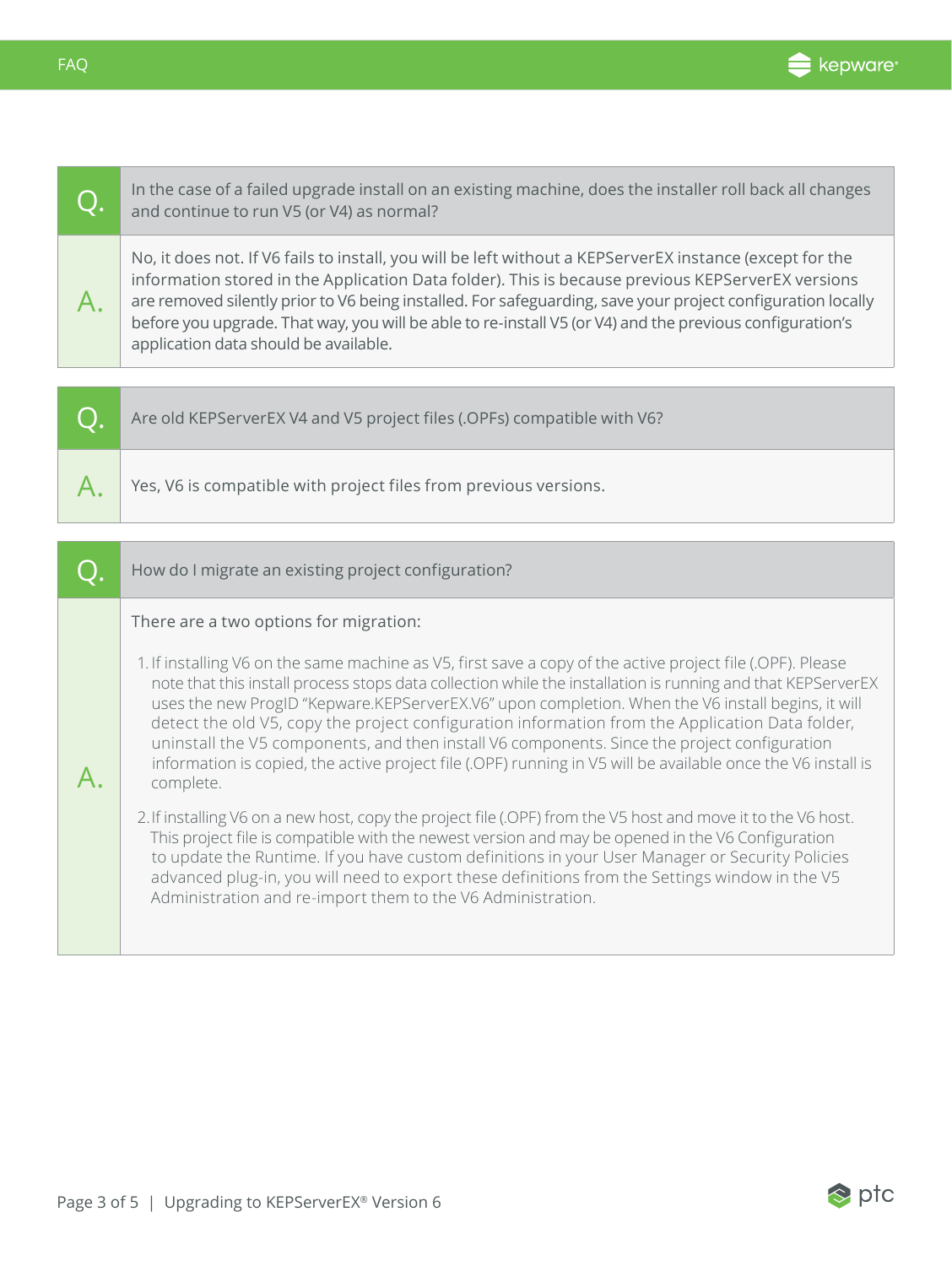

## Support

| V6 supports the following operating systems:                   | Runs in 32-bit<br>compatibility mode |
|----------------------------------------------------------------|--------------------------------------|
| Windows 10 x64 (Pro and Enterprise Edition)                    |                                      |
| Windows 10 x86 (Pro and Enterprise Edition)                    |                                      |
| Windows 8.1 x64 (Windows 8, Pro, and Enterprise Edition)       |                                      |
| Windows 8.1 x86 (Windows 8, Pro, and Enterprise Edition)       |                                      |
| Windows 8 x64 (Windows 8, Pro, and Enterprise Edition)         |                                      |
| Windows 8 x86 (Windows 8, Pro, and Enterprise Edition)         |                                      |
| Windows 7 x64 (Professional, Ultimate, and Enterprise Edition) |                                      |
| Windows 7 x86 (Professional, Ultimate, and Enterprise Edition) |                                      |
| Windows Server 2012 x64 R2                                     |                                      |
| Windows Server 2012 x64                                        |                                      |
| Windows Server 2008 x64 R2                                     |                                      |

- Windows Server 2003
- Windows XP